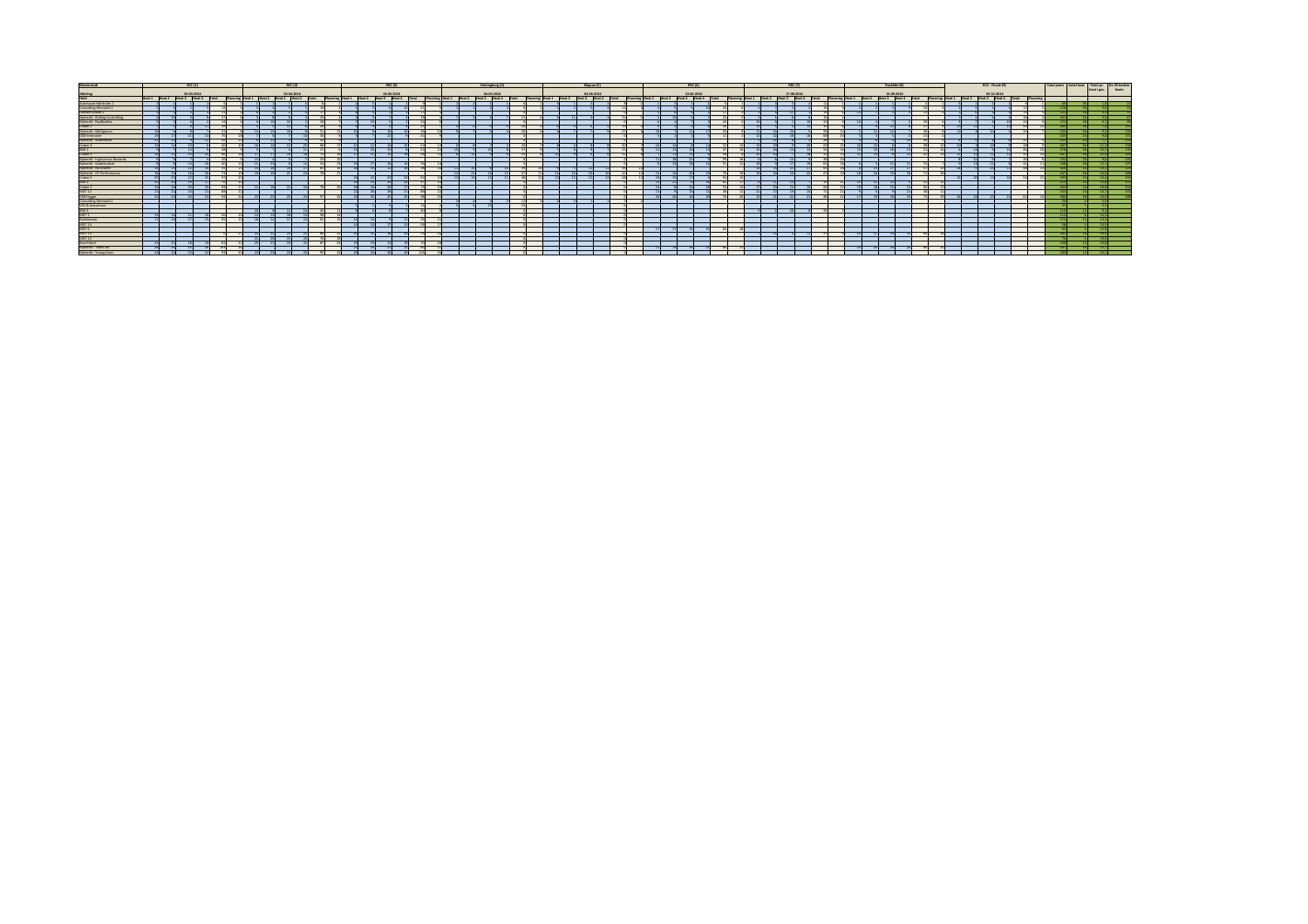| <b>Mesterskab</b>                      |                         |                |                 | RCC - Finale (9)         |              |                  |     | Total point Antal heat Point pr. |                  | <b>De 20</b>    | <b>Placering</b> |
|----------------------------------------|-------------------------|----------------|-----------------|--------------------------|--------------|------------------|-----|----------------------------------|------------------|-----------------|------------------|
| <b>Afdeling</b>                        |                         |                |                 | 05.10.2016               |              |                  |     |                                  | heat i gns.      | bedste          |                  |
| <b>Hold</b>                            | Heat 1                  | Heat 2         | Heat 3          | Heat 4                   | <b>Total</b> | <b>Placering</b> |     |                                  |                  |                 |                  |
| Autohuset Hørsholm 1                   | 5 <sup>1</sup>          | 1              | $\overline{2}$  |                          | 9            |                  | 66  | 36                               | 1,8              | 20              |                  |
| <b>Consulting Denmark 1</b>            | $\overline{2}$          | 5 <sup>1</sup> | $\mathbf{1}$    | $\overline{4}$           | 12           | $\overline{2}$   | 128 | $\overline{36}$                  | $\overline{3,6}$ | $\overline{34}$ |                  |
| Danske Gokart 1                        | $\mathbf{1}$            | 6              | 3               | 5                        | 15           | 3                | 121 | 28                               | 4,3              | 57              |                  |
| <b>Nykredit - Rolling Controlling</b>  | $\overline{7}$          | $\overline{2}$ | 5               | $\overline{\phantom{0}}$ | 16           | $\Delta$         | 161 | 32                               | 5,0              | 67              |                  |
| Nykredit - Starbreeze                  | 4                       | $\overline{4}$ | $\bf 8$         | 6                        | 22           | 5                | 153 | 20                               | 7,7              | 153             |                  |
| Nykredit - BoxBoxBox                   | $\overline{\mathbf{3}}$ | $\overline{7}$ | $\overline{4}$  | 10                       | 24           | 6                | 172 | 28                               | 6,1              | 83              |                  |
| Nykredit - NAVigators                  | 12                      | 8 <sup>1</sup> | 10              | $\overline{3}$           | 33           |                  | 343 | 36                               | 9,5              | 135             |                  |
| <b>Nykredit - Inglourious Bastards</b> | 8                       | 12             | $\overline{9}$  | $\overline{7}$           | 36           | 8                | 192 | 20                               | 9,6              | 192             | 13               |
| Codan 3                                | 10                      | $\overline{3}$ | 16              | 9                        | 38           | 9                | 407 | 36                               | 11,3             | 158             | 10               |
| IBM <sub>1</sub>                       | 6                       | 14             | 6               | 14                       | 40           | 10               | 378 | 36                               | 10,5             | 159             | 11               |
| Nykredit - Gadekrydset                 | $\overline{9}$          | 13             | 11              | 8                        | 41           | 11               | 338 | 28                               | 12,1             | 197             | 14               |
| Codan 1                                | 13                      | 11             | $\overline{7}$  | 13                       | 44           | 12               | 265 | 36                               | 7,4              | 101             |                  |
| Nykredit - No brakes                   | 14                      | 9              | 14              | 11                       | 48           | 13               | 420 | 32                               | 13,1             | 223             | 15               |
| Codan 4                                | 11                      | 15             | 12              | 12                       | 50           | 14               | 447 | 36                               | 12,4             | 183             | 12               |
| Codan <sub>5</sub>                     | 15                      | 10             | $\overline{13}$ | 16                       | 54           | 15               | 393 | 24                               | 16,4             | 294             | $\overline{17}$  |
| <b>DSB Hygge</b>                       | 16                      | 16             | 15              | 15                       | 62           | 16               | 586 | 28                               | 20,9             | 388             | $\overline{21}$  |
| <b>DSB Veteraner</b>                   |                         |                |                 |                          |              |                  | 235 | 24                               | 9,8              | 151             | 8                |
| Nykredit - GT Performance              |                         |                |                 |                          |              |                  | 447 | 28                               | 16,0             | 288             | 16               |
| IBM <sub>2</sub>                       |                         |                |                 |                          |              |                  | 315 | 20                               | 15,8             | 315             | 18               |
| Codan <sub>2</sub>                     |                         |                |                 |                          |              |                  | 402 | 24                               | 16,8             | 318             | 19               |
| <b>MDT 12</b>                          |                         |                |                 |                          |              |                  | 333 | 20                               | 16,7             | 333             | 20               |
| <b>Consulting Denmark 2</b>            |                         |                |                 |                          |              |                  | 20  | $\boldsymbol{8}$                 | 2,5              |                 |                  |
| <b>VVS &amp; Gasservice</b>            |                         |                |                 |                          |              |                  | 37  | $\overline{7}$                   | 5,3              |                 |                  |
| IBM <sub>3</sub>                       |                         |                |                 |                          |              |                  | 110 | 12                               | 9,2              |                 |                  |
| MDT <sub>1</sub>                       |                         |                |                 |                          |              |                  | 114 | $\lvert 8 \rvert$                | 14,3             |                 |                  |
| Radiometer                             |                         |                |                 |                          |              |                  | 172 | 12                               | 14,3             |                 |                  |
| <b>MDT 14</b>                          |                         |                |                 |                          |              |                  | 58  | $\overline{a}$                   | 14,5             |                 |                  |
| MDT <sub>6</sub>                       |                         |                |                 |                          |              |                  | 63  | $\overline{a}$                   | 15,8             |                 |                  |
| <b>MDT 13</b>                          |                         |                |                 |                          |              |                  | 262 | 16                               | 16,4             |                 |                  |
| <b>MDT 15</b>                          |                         |                |                 |                          |              |                  | 76  | $\overline{a}$                   | 19,0             |                 |                  |
| BornFiber1                             |                         |                |                 |                          |              |                  | 238 | 12                               | 19,8             |                 |                  |
| <b>Nykredit - Team SRI</b>             |                         |                |                 |                          |              |                  | 347 | 16                               | 21,7             |                 |                  |
| Nykredit - Young Gunz                  |                         |                |                 |                          |              |                  | 289 | 12                               | 24,1             |                 |                  |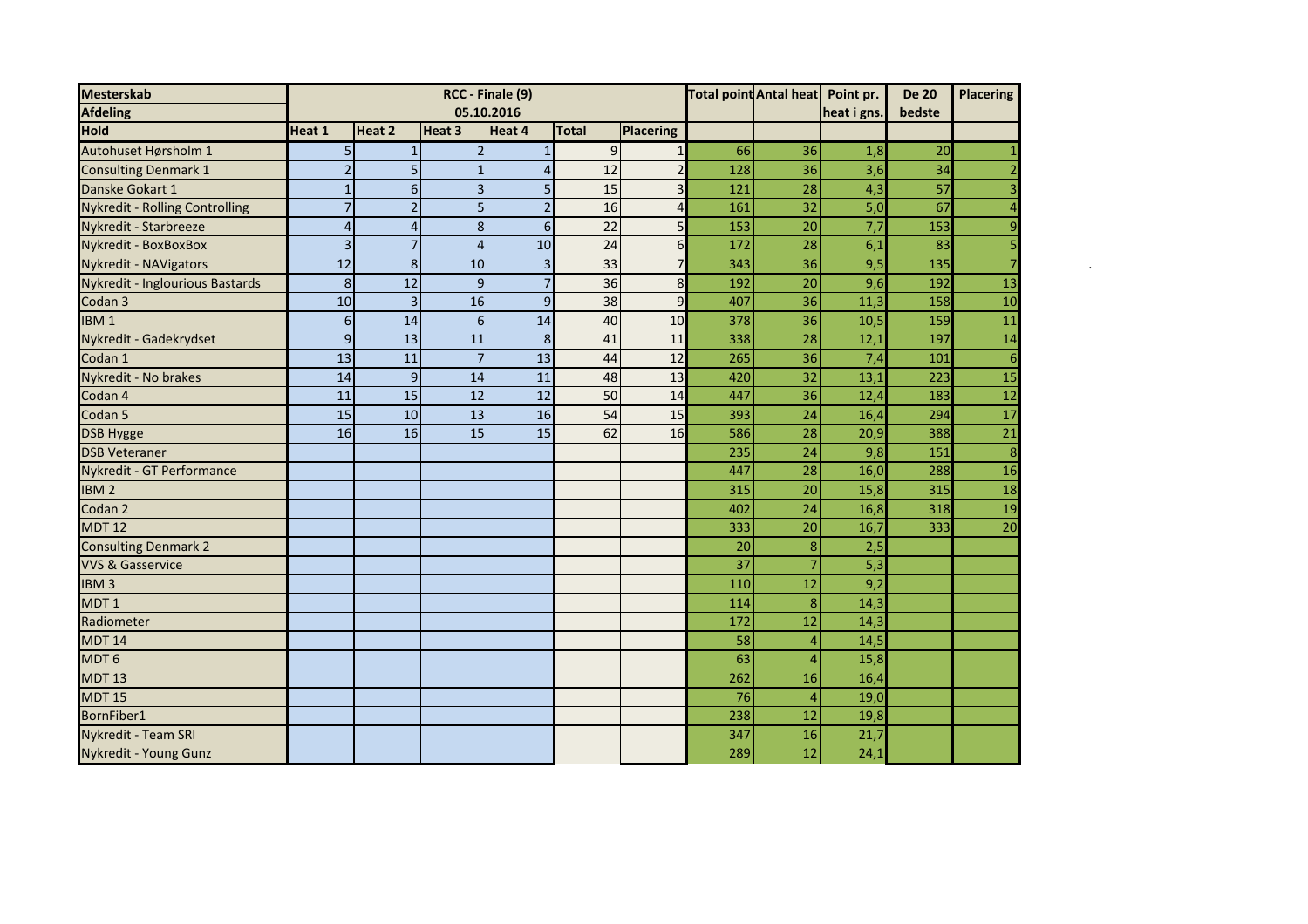| <b>Hurtigste omgang</b> |                    |            |
|-------------------------|--------------------|------------|
| <b>Grand prix</b>       | <b>Hold</b>        | <b>Tid</b> |
| 1. Roskilde             | Autohuset Hørsholm | 1.17.833   |
| 2. Roskilde             | Autohuset Hørsholm | 1.08.469   |
| 3. Roskilde             | Autohuset Hørsholm | 1.08.060   |
| 4. Helsingborg          | Autohuset Hørsholm | 55.53      |
| 5. Klippan              | Autohuset Hørsholm | 58.052     |
| 6. Roskilde             | Autohuset Hørsholm | 1.09.134   |
| 7. Roskilde             | Autohuset Hørsholm | 1.08.706   |
| 8. Roskilde             | Autohuset Hørsholm | 1.08.924   |
| 9. Roskilde             | Autohuset Hørsholm | 1.08.278   |
|                         |                    |            |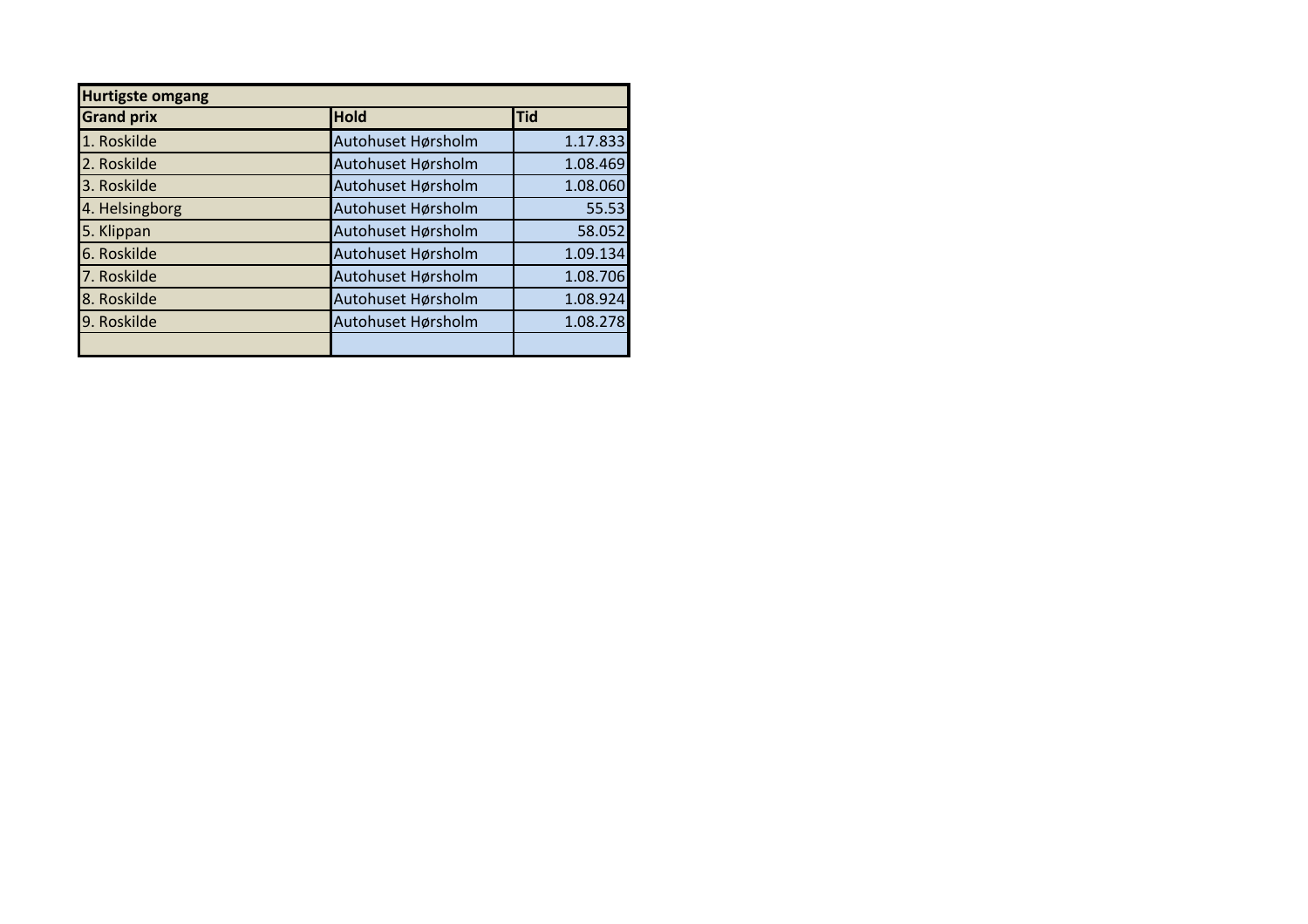| Firma mesterskab                      |  |           |                |  |  |                |  |  |           |  |  |            |                        |  |  |             |  |  |               |  |  |                |  |  |            |  |  |                  |                 | Total point Antal heat |  |  |
|---------------------------------------|--|-----------|----------------|--|--|----------------|--|--|-----------|--|--|------------|------------------------|--|--|-------------|--|--|---------------|--|--|----------------|--|--|------------|--|--|------------------|-----------------|------------------------|--|--|
| Point fra de 2 bedst placerede hold i |  |           |                |  |  |                |  |  |           |  |  |            |                        |  |  |             |  |  |               |  |  |                |  |  |            |  |  |                  |                 |                        |  |  |
| Grand prix                            |  |           | <b>RCC (1)</b> |  |  | <b>BCC (2)</b> |  |  | RRC(3)    |  |  |            | <b>Helsingborg (4)</b> |  |  | Klippan (S) |  |  | <b>DEC IS</b> |  |  | <b>RRC (7)</b> |  |  |            |  |  | RCC - Finale (9) |                 |                        |  |  |
| <b>Afdeling</b>                       |  | 30.03.201 |                |  |  | 20.04.2016     |  |  | 04.05.203 |  |  | 04.06.2016 |                        |  |  | 04.05.2016  |  |  | 05.09.2015    |  |  | 17.08.2016     |  |  | 14.09.2016 |  |  | 14.09.201        |                 |                        |  |  |
|                                       |  |           |                |  |  |                |  |  |           |  |  |            |                        |  |  |             |  |  |               |  |  |                |  |  |            |  |  |                  | Total Placering |                        |  |  |
|                                       |  |           |                |  |  |                |  |  |           |  |  |            |                        |  |  |             |  |  |               |  |  |                |  |  |            |  |  |                  |                 |                        |  |  |
|                                       |  |           |                |  |  |                |  |  |           |  |  |            |                        |  |  |             |  |  |               |  |  |                |  |  |            |  |  |                  |                 |                        |  |  |
|                                       |  |           |                |  |  |                |  |  |           |  |  |            |                        |  |  |             |  |  |               |  |  |                |  |  |            |  |  |                  |                 |                        |  |  |
|                                       |  |           |                |  |  |                |  |  |           |  |  |            |                        |  |  |             |  |  |               |  |  |                |  |  |            |  |  |                  |                 |                        |  |  |
|                                       |  |           |                |  |  |                |  |  |           |  |  |            |                        |  |  |             |  |  |               |  |  |                |  |  |            |  |  |                  |                 |                        |  |  |
| <b>Consulting Denmark</b>             |  |           |                |  |  |                |  |  |           |  |  |            |                        |  |  |             |  |  |               |  |  |                |  |  |            |  |  |                  |                 |                        |  |  |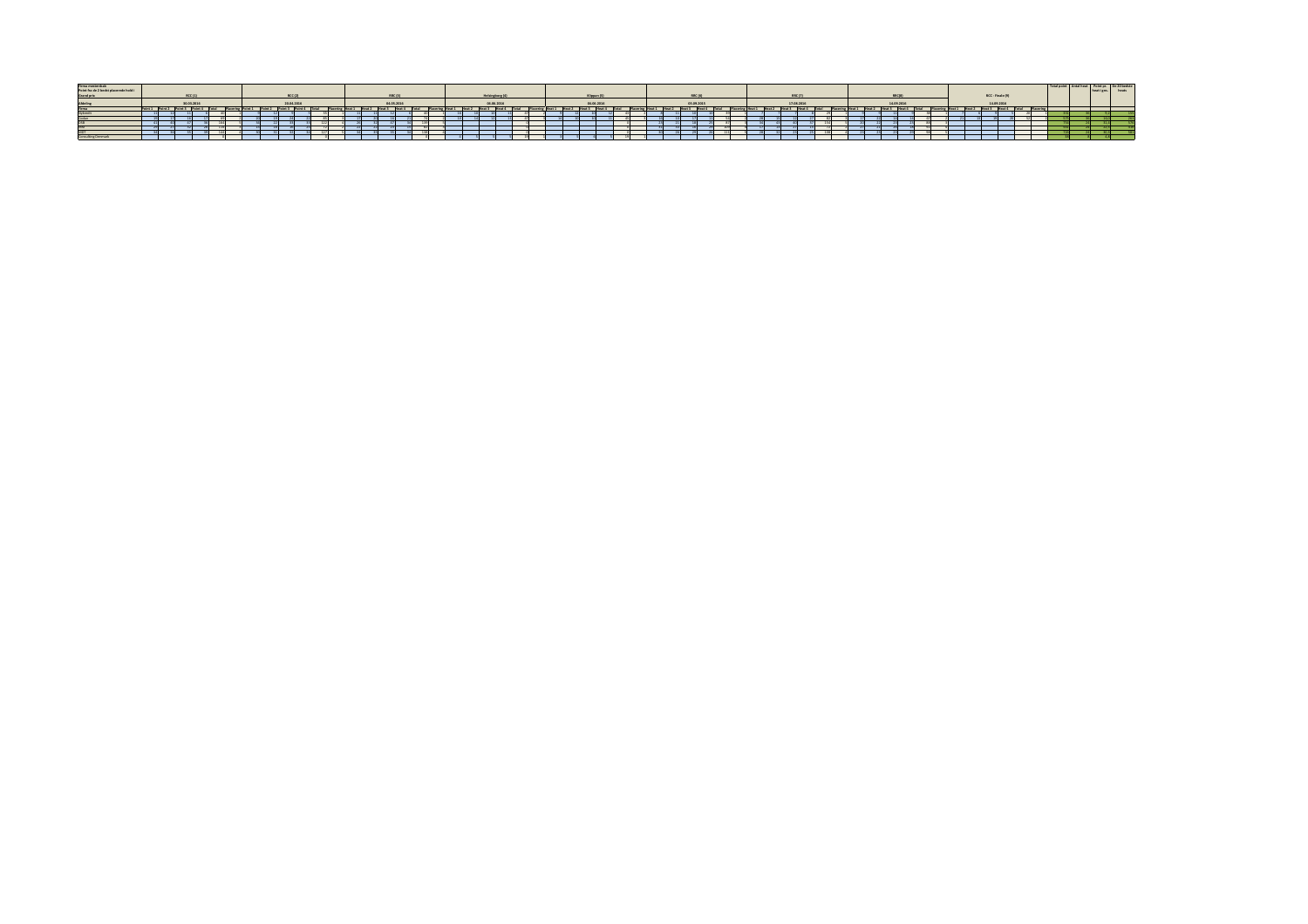| Internt mesterskab Nykredit     |                                                                  |            |  |  | vec(2)     |  |  |                                                                                        | BRC(3)     |  |  | <b>Helsingborg</b> (4) |                                             |  | Klippan    |  |  |            |  |  | <b>RRC</b> (7)                                                                                                                                                                          |  |  | Roskilde (B) |  |  | RCC - Finale (9) |  | Total point                           | Antal heat              |             | Point pr. De 20 bedste |
|---------------------------------|------------------------------------------------------------------|------------|--|--|------------|--|--|----------------------------------------------------------------------------------------|------------|--|--|------------------------|---------------------------------------------|--|------------|--|--|------------|--|--|-----------------------------------------------------------------------------------------------------------------------------------------------------------------------------------------|--|--|--------------|--|--|------------------|--|---------------------------------------|-------------------------|-------------|------------------------|
|                                 |                                                                  | 30.03.2016 |  |  | 20.04.2016 |  |  |                                                                                        | 04.05.2016 |  |  | 04.06.2016             |                                             |  | 04.05.2016 |  |  | 05.09.2015 |  |  | 17.08.2016                                                                                                                                                                              |  |  | 14.09.2016   |  |  | 14.09.2016       |  |                                       |                         | heat i gns. | beats                  |
| Afdeling<br>Hold                |                                                                  |            |  |  |            |  |  |                                                                                        |            |  |  |                        |                                             |  |            |  |  |            |  |  |                                                                                                                                                                                         |  |  |              |  |  |                  |  |                                       |                         |             |                        |
|                                 | Meat 1 Meat 2 Meat 3 Meat 4 Total Placering Meat 2 Meat 3 Meat 3 |            |  |  |            |  |  | Total Placering Heat 1 Heat 2 Heat 3 Heat 4 Total Placering Heat 1 Heat 2 Heat 4 Total |            |  |  |                        | Placering Meat 1 Meat 2 Meat 3 Meat 4 Total |  |            |  |  |            |  |  | Placering Ment1  Hent2  Hent3  Hent4  Total  Placering Ment1  Hent3  Hent3  Hent4  Total  Placering  Hent1  Hent3  Hent4  Total  Placering Hent1  Hent2  Hent3  Hent4  Total  Placering |  |  |              |  |  |                  |  |                                       |                         |             |                        |
| Nykredit - Rolling Controlling  |                                                                  |            |  |  |            |  |  |                                                                                        |            |  |  |                        |                                             |  |            |  |  |            |  |  |                                                                                                                                                                                         |  |  |              |  |  |                  |  |                                       |                         |             |                        |
| Nykredit - Brodiosticx          |                                                                  |            |  |  |            |  |  |                                                                                        |            |  |  |                        |                                             |  |            |  |  |            |  |  |                                                                                                                                                                                         |  |  |              |  |  |                  |  |                                       |                         |             |                        |
| Nykredit - NAVigators           |                                                                  |            |  |  |            |  |  |                                                                                        |            |  |  |                        |                                             |  |            |  |  |            |  |  |                                                                                                                                                                                         |  |  |              |  |  |                  |  |                                       |                         |             |                        |
| Nykredit - Starbreeze           |                                                                  |            |  |  |            |  |  |                                                                                        |            |  |  |                        |                                             |  |            |  |  |            |  |  |                                                                                                                                                                                         |  |  |              |  |  |                  |  |                                       |                         |             |                        |
| Nykredit - Inglourious Bastards |                                                                  |            |  |  |            |  |  |                                                                                        |            |  |  |                        |                                             |  |            |  |  |            |  |  |                                                                                                                                                                                         |  |  |              |  |  |                  |  |                                       |                         |             |                        |
| Nykredit - Gadekrydset          |                                                                  |            |  |  |            |  |  |                                                                                        |            |  |  |                        |                                             |  |            |  |  |            |  |  |                                                                                                                                                                                         |  |  |              |  |  |                  |  |                                       |                         |             |                        |
| Nykredit - No brakes            |                                                                  |            |  |  |            |  |  |                                                                                        |            |  |  |                        |                                             |  |            |  |  |            |  |  |                                                                                                                                                                                         |  |  |              |  |  |                  |  |                                       |                         |             |                        |
| Nykredit - GT Performance       |                                                                  |            |  |  |            |  |  |                                                                                        |            |  |  |                        |                                             |  |            |  |  |            |  |  |                                                                                                                                                                                         |  |  |              |  |  |                  |  |                                       |                         |             |                        |
| Nykredit - Team SRI             |                                                                  |            |  |  |            |  |  |                                                                                        |            |  |  |                        |                                             |  |            |  |  |            |  |  |                                                                                                                                                                                         |  |  |              |  |  |                  |  |                                       |                         |             |                        |
| Nyknedit - Young Gunz           |                                                                  |            |  |  |            |  |  |                                                                                        |            |  |  |                        |                                             |  |            |  |  |            |  |  |                                                                                                                                                                                         |  |  |              |  |  |                  |  |                                       |                         |             |                        |
|                                 |                                                                  |            |  |  |            |  |  |                                                                                        |            |  |  |                        |                                             |  |            |  |  |            |  |  |                                                                                                                                                                                         |  |  |              |  |  |                  |  |                                       |                         |             |                        |
|                                 |                                                                  |            |  |  |            |  |  |                                                                                        |            |  |  |                        |                                             |  |            |  |  |            |  |  |                                                                                                                                                                                         |  |  |              |  |  |                  |  |                                       |                         |             |                        |
|                                 |                                                                  |            |  |  |            |  |  |                                                                                        |            |  |  |                        |                                             |  |            |  |  |            |  |  |                                                                                                                                                                                         |  |  |              |  |  |                  |  | Murtigste omgang                      |                         |             |                        |
|                                 |                                                                  |            |  |  |            |  |  |                                                                                        |            |  |  |                        |                                             |  |            |  |  |            |  |  |                                                                                                                                                                                         |  |  |              |  |  |                  |  | Grand prix                            |                         |             |                        |
|                                 |                                                                  |            |  |  |            |  |  |                                                                                        |            |  |  |                        |                                             |  |            |  |  |            |  |  |                                                                                                                                                                                         |  |  |              |  |  |                  |  | 1. Roskilde                           | ing Controlling         |             | 7780                   |
|                                 |                                                                  |            |  |  |            |  |  |                                                                                        |            |  |  |                        |                                             |  |            |  |  |            |  |  |                                                                                                                                                                                         |  |  |              |  |  |                  |  |                                       | <b>Ing Controlling</b>  |             | 1054                   |
|                                 |                                                                  |            |  |  |            |  |  |                                                                                        |            |  |  |                        |                                             |  |            |  |  |            |  |  |                                                                                                                                                                                         |  |  |              |  |  |                  |  | 2. Raskilde<br>3. Raskilde            |                         |             | <b>SOFA</b>            |
|                                 |                                                                  |            |  |  |            |  |  |                                                                                        |            |  |  |                        |                                             |  |            |  |  |            |  |  |                                                                                                                                                                                         |  |  |              |  |  |                  |  | 4. Hehingborg                         | <b>ling Controlling</b> |             |                        |
|                                 |                                                                  |            |  |  |            |  |  |                                                                                        |            |  |  |                        |                                             |  |            |  |  |            |  |  |                                                                                                                                                                                         |  |  |              |  |  |                  |  |                                       | <b>line Controlline</b> |             |                        |
|                                 |                                                                  |            |  |  |            |  |  |                                                                                        |            |  |  |                        |                                             |  |            |  |  |            |  |  |                                                                                                                                                                                         |  |  |              |  |  |                  |  |                                       | <b>Ing Controlling</b>  |             | 100 <sup>2</sup>       |
|                                 |                                                                  |            |  |  |            |  |  |                                                                                        |            |  |  |                        |                                             |  |            |  |  |            |  |  |                                                                                                                                                                                         |  |  |              |  |  |                  |  | 5. Kippan<br>6. Roskide<br>7. Roskide |                         |             | 1.095                  |
|                                 |                                                                  |            |  |  |            |  |  |                                                                                        |            |  |  |                        |                                             |  |            |  |  |            |  |  |                                                                                                                                                                                         |  |  |              |  |  |                  |  | <b>8. Roskilde</b>                    |                         |             | 1.0944                 |
|                                 |                                                                  |            |  |  |            |  |  |                                                                                        |            |  |  |                        |                                             |  |            |  |  |            |  |  |                                                                                                                                                                                         |  |  |              |  |  |                  |  | 9. Raskilde                           |                         |             | 1010                   |
|                                 |                                                                  |            |  |  |            |  |  |                                                                                        |            |  |  |                        |                                             |  |            |  |  |            |  |  |                                                                                                                                                                                         |  |  |              |  |  |                  |  |                                       |                         |             |                        |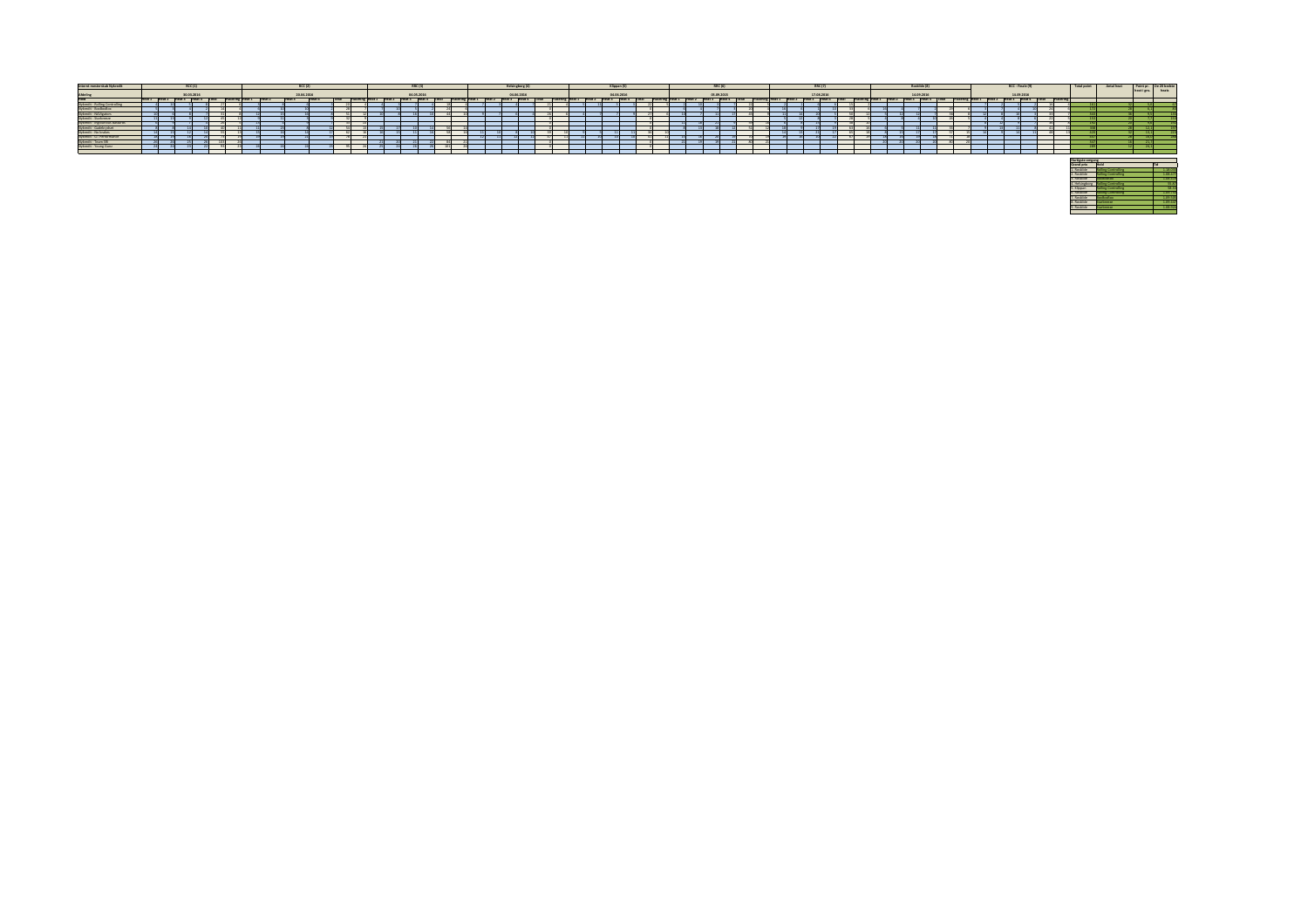| Internt mesterskab CODAN |  | <b>BCCI</b> |  |  |            |  |  | <b>RRC (3)</b> |        |  |  | <b>Helsingborg [4]</b> |  |  | Kilppan (5) |  |  | <b>RECIG</b> |  |  |            |       |  | Roskilde I |              |  |             | BCC - Eleale (9) |             |           |  |                | Total point Antal heat Point pr. De 20 bedst |  |
|--------------------------|--|-------------|--|--|------------|--|--|----------------|--------|--|--|------------------------|--|--|-------------|--|--|--------------|--|--|------------|-------|--|------------|--------------|--|-------------|------------------|-------------|-----------|--|----------------|----------------------------------------------|--|
|                          |  |             |  |  |            |  |  |                |        |  |  |                        |  |  |             |  |  |              |  |  |            |       |  |            |              |  |             |                  |             |           |  | beatism. beats |                                              |  |
| <b>Afdeling</b>          |  | 30.03.2016  |  |  | 20.04.2016 |  |  | 04.05.201      |        |  |  | 04.06.201              |  |  | 04.05.2016  |  |  | 05.09.2015   |  |  | 17.05.2016 |       |  | 14.09.2010 |              |  |             | 14.09.201        |             |           |  |                |                                              |  |
|                          |  |             |  |  |            |  |  |                | Tribal |  |  |                        |  |  |             |  |  |              |  |  |            | Total |  |            | Heat & Total |  | Month Month |                  | nat 4 Total | Placering |  |                |                                              |  |
| Codan 1                  |  |             |  |  |            |  |  |                |        |  |  |                        |  |  |             |  |  |              |  |  |            |       |  |            |              |  |             |                  |             |           |  |                |                                              |  |
|                          |  |             |  |  |            |  |  |                |        |  |  |                        |  |  |             |  |  |              |  |  |            |       |  |            |              |  |             |                  |             |           |  |                |                                              |  |
| Cortan A                 |  |             |  |  |            |  |  |                |        |  |  |                        |  |  |             |  |  |              |  |  |            |       |  |            |              |  |             |                  |             |           |  |                |                                              |  |
|                          |  |             |  |  |            |  |  |                |        |  |  |                        |  |  |             |  |  |              |  |  |            |       |  |            |              |  |             |                  |             |           |  |                |                                              |  |
|                          |  |             |  |  |            |  |  |                |        |  |  |                        |  |  |             |  |  |              |  |  |            |       |  |            |              |  |             |                  |             |           |  |                |                                              |  |
|                          |  |             |  |  |            |  |  |                |        |  |  |                        |  |  |             |  |  |              |  |  |            |       |  |            |              |  |             |                  |             |           |  |                |                                              |  |

| <b>Stand orls</b> | Nold               | Tid      |
|-------------------|--------------------|----------|
| . Raskilde        | Codan 3            | 1.18.837 |
| 2. Raskilde       | Codan 2            | 1.08.918 |
| <b>Doublet</b>    | Codan <sub>1</sub> | 1.08.446 |
| I. Helsingbong    | Codan 1            | 56.15    |
| 5. Klippan        | Codan 2            | 58.96    |
| 5. Raskilde       | Codan 4            | 1.30.055 |
| 7. Raskilde       | Codan 2            | 1.09.953 |
| 5. Raskilde       | Codan <sub>1</sub> | 1.09.628 |
| 9. Roskilde       | Codan <sub>3</sub> | 1.09.256 |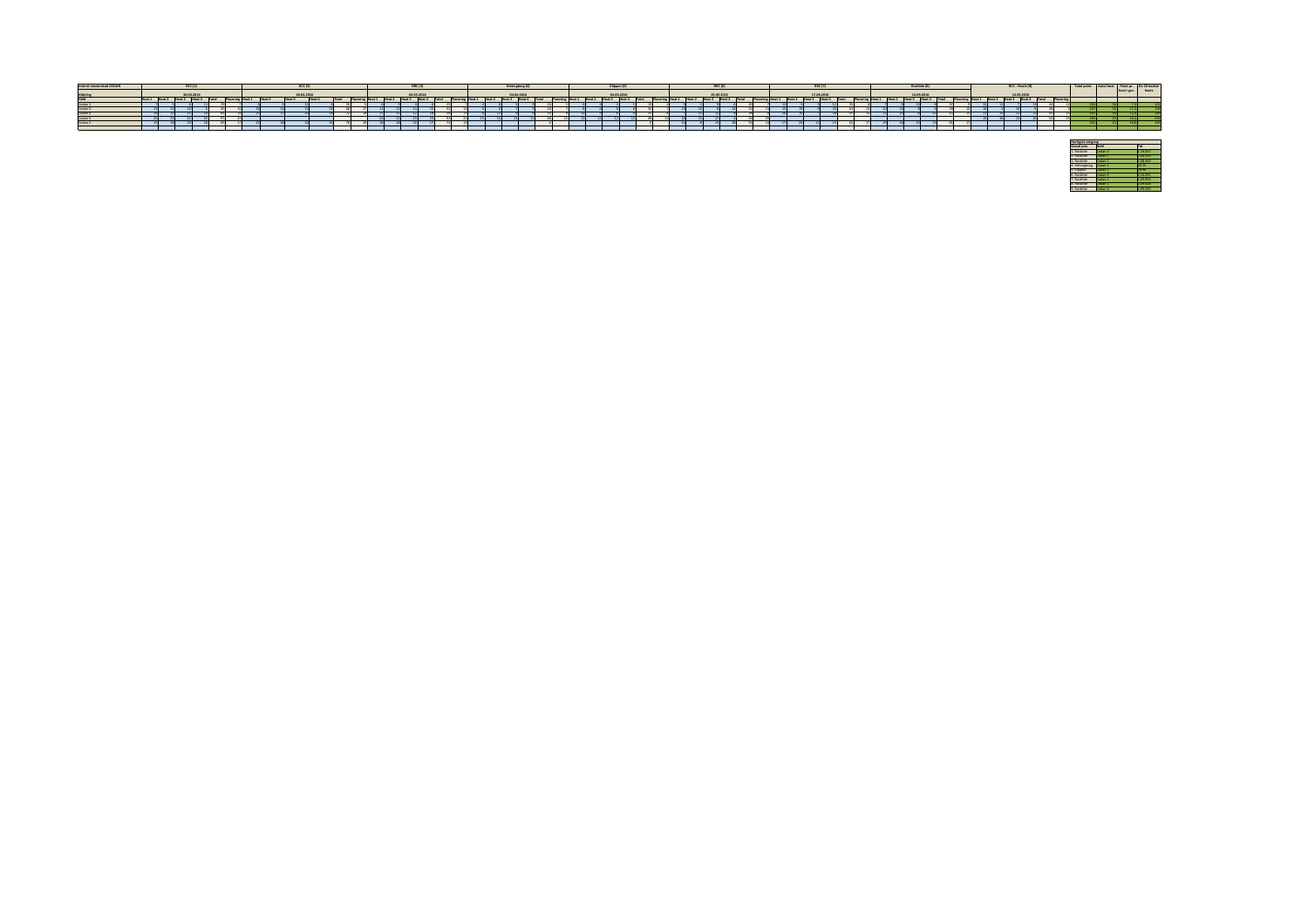| Mesterskab IBM   |        |            | $rac{1}{2}$ |        |  | RCC(2)     |       |  | RRC (3)    |       |           |  | <b>Helsingborg</b> (4) |  |          |            | Kippan (5) |          |  | RRC(6)     |  |  | RRC(T)     |  |  | Roskide (E) |              |           |        |            | RCC - Finale (9)       |            | Total point   Antal heat   Point or.   De 20 bedste |                 |          |       |
|------------------|--------|------------|-------------|--------|--|------------|-------|--|------------|-------|-----------|--|------------------------|--|----------|------------|------------|----------|--|------------|--|--|------------|--|--|-------------|--------------|-----------|--------|------------|------------------------|------------|-----------------------------------------------------|-----------------|----------|-------|
|                  |        | 30.03.2016 |             |        |  | 20.04.2016 |       |  | 04.05.2016 |       |           |  | 04.05.2016             |  |          | 04.05.2016 |            |          |  | 05.09.2015 |  |  | 17.08.2016 |  |  | 14.09.2016  |              |           |        | 14.09.2016 |                        |            |                                                     | beations. beats |          |       |
| Afdeling<br>Nold | Heat 1 |            |             | Tribal |  |            | Total |  |            | Total | Placerine |  |                        |  | Placerin |            |            | Placerin |  |            |  |  |            |  |  |             | eest 4 Total | Placering | Heat 2 |            | Heat 4 Total Placering |            |                                                     |                 |          |       |
| IEM 1            |        |            |             |        |  |            |       |  |            |       |           |  |                        |  |          |            |            |          |  |            |  |  |            |  |  |             |              |           |        |            |                        |            |                                                     |                 |          |       |
| IEM 2            |        |            |             |        |  |            |       |  |            |       |           |  |                        |  |          |            |            |          |  |            |  |  |            |  |  |             |              |           |        |            |                        |            |                                                     |                 |          |       |
| <b>EM3</b>       |        |            |             |        |  |            |       |  |            |       |           |  |                        |  |          |            |            |          |  |            |  |  |            |  |  |             |              |           |        |            |                        |            |                                                     |                 |          |       |
|                  |        |            |             |        |  |            |       |  |            |       |           |  |                        |  |          |            |            |          |  |            |  |  |            |  |  |             |              |           |        |            |                        |            |                                                     |                 |          |       |
|                  |        |            |             |        |  |            |       |  |            |       |           |  |                        |  |          |            |            |          |  |            |  |  |            |  |  |             |              |           |        |            |                        |            |                                                     |                 |          |       |
|                  |        |            |             |        |  |            |       |  |            |       |           |  |                        |  |          |            |            |          |  |            |  |  |            |  |  |             |              |           |        |            |                        |            | <b>Hurtigste omgan</b>                              |                 |          |       |
|                  |        |            |             |        |  |            |       |  |            |       |           |  |                        |  |          |            |            |          |  |            |  |  |            |  |  |             |              |           |        |            |                        |            |                                                     |                 |          |       |
|                  |        |            |             |        |  |            |       |  |            |       |           |  |                        |  |          |            |            |          |  |            |  |  |            |  |  |             |              |           |        |            |                        |            |                                                     |                 | 1.19.780 |       |
|                  |        |            |             |        |  |            |       |  |            |       |           |  |                        |  |          |            |            |          |  |            |  |  |            |  |  |             |              |           |        |            |                        |            | Imblida                                             |                 | 1.08.495 |       |
|                  |        |            |             |        |  |            |       |  |            |       |           |  |                        |  |          |            |            |          |  |            |  |  |            |  |  |             |              |           |        |            |                        |            | <b>Draktide</b>                                     |                 | 1.08.898 |       |
|                  |        |            |             |        |  |            |       |  |            |       |           |  |                        |  |          |            |            |          |  |            |  |  |            |  |  |             |              |           |        |            |                        |            | Helsingborg                                         |                 |          |       |
|                  |        |            |             |        |  |            |       |  |            |       |           |  |                        |  |          |            |            |          |  |            |  |  |            |  |  |             |              |           |        |            |                        | 5. Kilopan |                                                     |                 |          | 50.67 |

 5. Klippan 59,67 6. Roskilde 1.10.209 7. Roskilde 1.10.248 8. Roskilde 1.09.698 9. Roskilde IBM 1 1.09.012 IBM 1 IBM 2 IBM 1 IBM 2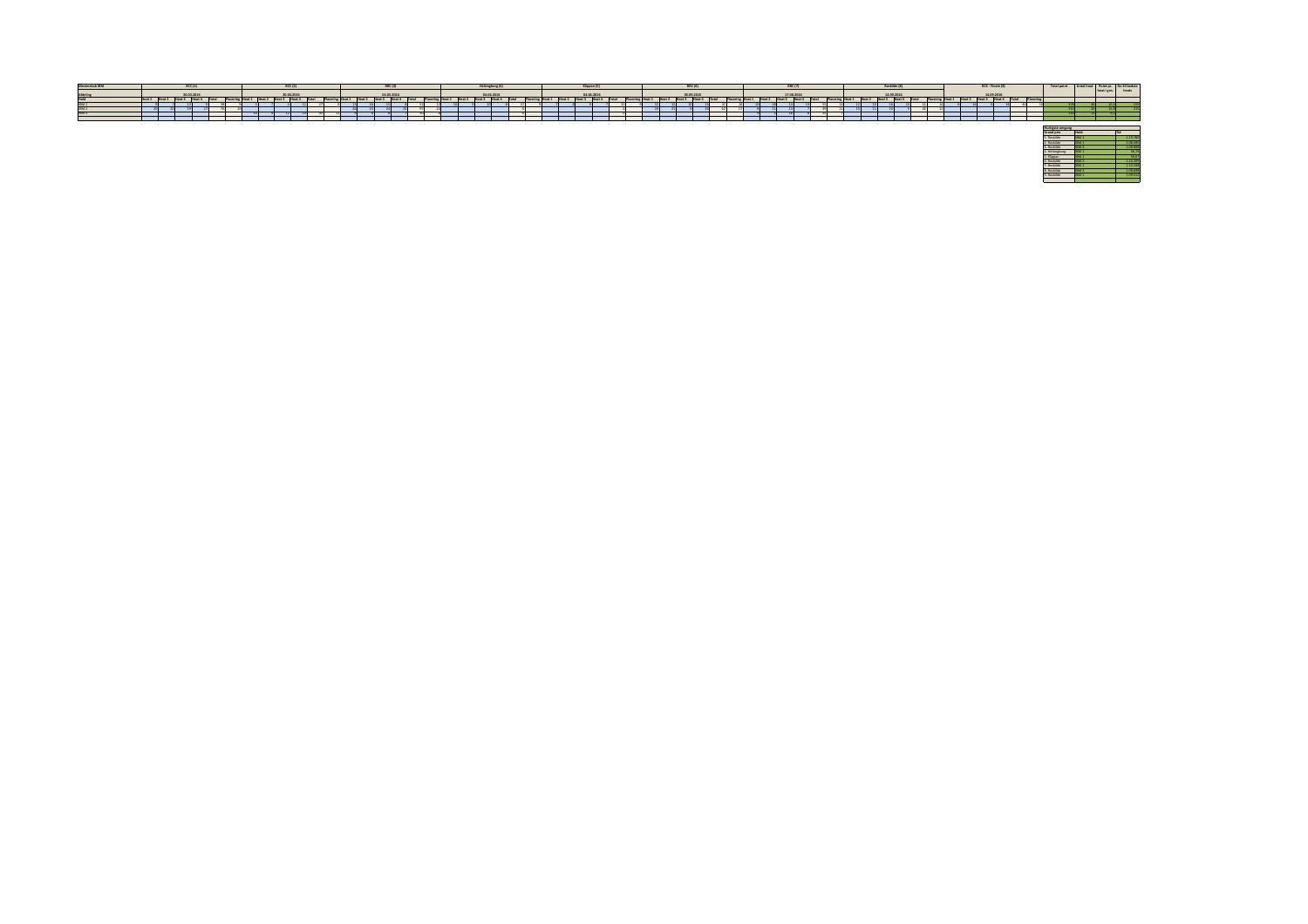| Internt mesterskab MAN |  | BCC(1)     |  |  |            |  |  | <b>RRC(3)</b> |  |  | <b>Helsingborg</b> [4] |                 |  | Klippan (S) |  |  | RRC (6)    |  |  | <b>DEC (7)</b> |  |  | Roskilde (B) |  |  | RCC - Finale (9) |           |            | Total point Antal heat   Point pr.   De 20 bedate |                 |  |
|------------------------|--|------------|--|--|------------|--|--|---------------|--|--|------------------------|-----------------|--|-------------|--|--|------------|--|--|----------------|--|--|--------------|--|--|------------------|-----------|------------|---------------------------------------------------|-----------------|--|
|                        |  | 30.03.2016 |  |  | 20.04.2016 |  |  | 04.05.2016    |  |  | 04.05.2016             |                 |  | 04.05.2016  |  |  | 05.09.2015 |  |  | 17.08.2016     |  |  | 14.09.2016   |  |  | 14.09.2016       |           |            |                                                   | heatiens. heats |  |
|                        |  |            |  |  |            |  |  |               |  |  |                        |                 |  |             |  |  |            |  |  |                |  |  |              |  |  |                  |           |            |                                                   |                 |  |
| Afdeling<br>Hold       |  |            |  |  |            |  |  |               |  |  |                        | <b>Plararin</b> |  |             |  |  |            |  |  |                |  |  |              |  |  |                  | Placering |            |                                                   |                 |  |
| <b>MDT 12</b>          |  |            |  |  |            |  |  |               |  |  |                        |                 |  |             |  |  |            |  |  |                |  |  |              |  |  |                  |           |            |                                                   |                 |  |
|                        |  |            |  |  |            |  |  |               |  |  |                        |                 |  |             |  |  |            |  |  |                |  |  |              |  |  |                  |           |            |                                                   |                 |  |
| MDT 14                 |  |            |  |  |            |  |  |               |  |  |                        |                 |  |             |  |  |            |  |  |                |  |  |              |  |  |                  |           |            |                                                   |                 |  |
| MDT 6                  |  |            |  |  |            |  |  |               |  |  |                        |                 |  |             |  |  |            |  |  |                |  |  |              |  |  |                  |           |            |                                                   |                 |  |
|                        |  |            |  |  |            |  |  |               |  |  |                        |                 |  |             |  |  |            |  |  |                |  |  |              |  |  |                  |           |            |                                                   |                 |  |
|                        |  |            |  |  |            |  |  |               |  |  |                        |                 |  |             |  |  |            |  |  |                |  |  |              |  |  |                  |           |            |                                                   |                 |  |
|                        |  |            |  |  |            |  |  |               |  |  |                        |                 |  |             |  |  |            |  |  |                |  |  |              |  |  |                  |           |            |                                                   |                 |  |
|                        |  |            |  |  |            |  |  |               |  |  |                        |                 |  |             |  |  |            |  |  |                |  |  |              |  |  |                  |           |            |                                                   |                 |  |
|                        |  |            |  |  |            |  |  |               |  |  |                        |                 |  |             |  |  |            |  |  |                |  |  |              |  |  |                  |           | Grand prix |                                                   |                 |  |
|                        |  |            |  |  |            |  |  |               |  |  |                        |                 |  |             |  |  |            |  |  |                |  |  |              |  |  |                  |           | 1 Employe. |                                                   |                 |  |

| .                 | ,,,,,,            |                 |
|-------------------|-------------------|-----------------|
| Raskfide          | <b>NOT 15</b>     | 10.173          |
| Raskfide          | NOT <sub>15</sub> | (0.505)         |
| <b>Taskfde</b>    | <b>NOT 18</b>     | <b>CIT FIRM</b> |
| <b>Hehingborg</b> |                   |                 |
| <b>Clopan</b>     |                   |                 |
| Raskfide          | NOT 12            | <b>ROMAN</b>    |
| <b>Truck Erfu</b> | <b>MOT 11</b>     | 10,102          |
| Traktria          | NOT 12            | <b>CO</b> ONE   |
| . Roskilde        |                   |                 |
|                   |                   |                 |